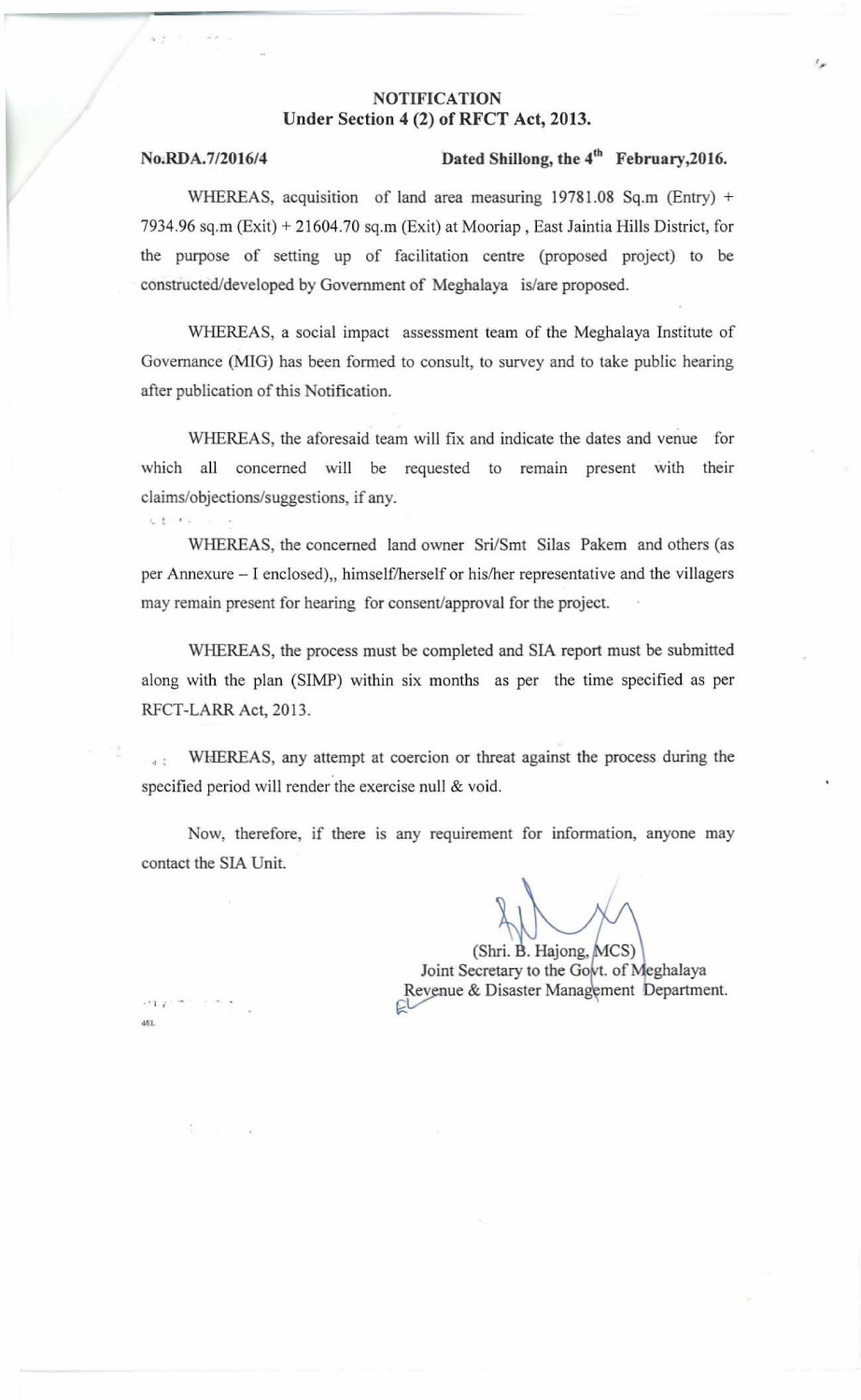SL<sub>NO</sub> **NAME OF VILLAGE** AREA IN SQ. MTRS **LAND OWNERS** Shri Bindro Sympli **BOUNDARIES** North -Land of Dri Pohleng MALIDOR(Exit) 4957.92  $1.$ East - Wah Duid Rit South-Land of shri J. Pohshna West-NH-44 SL<sub>NO</sub> **NAME OF VILLAGE AREA IN SQ. MTRS LAND OWNERS** 1. Smt. Phulbi Pohdweng  $\overline{2}$ . Smt. Hamdiaw Bandara  $\overline{3}$ . Smt Saina Mukhim **BOUNDARIES** MALIDOR(Entry) 17161.97 2. North - Land of Shanbor Shadap/ Smt Hamdiaw Mukhim. East - Petrol Pump and Land of Smt Saina Mukhim South - NII-44 West - Stream **LAND OWNERS** SL<sub>NO</sub> **NAME OF VILLAGE AREA IN SQ. MTRS** Village Land **BOUNDARIES** North - Land of Kmen Paslein  $3.$ MOORIAP(Exit) 7934.96 East - Kutcha Road South - kutcha Road West - Village Land

 $\mathcal{M}_{\mathcal{J}}$ 

**ANNEXURE 'A'**